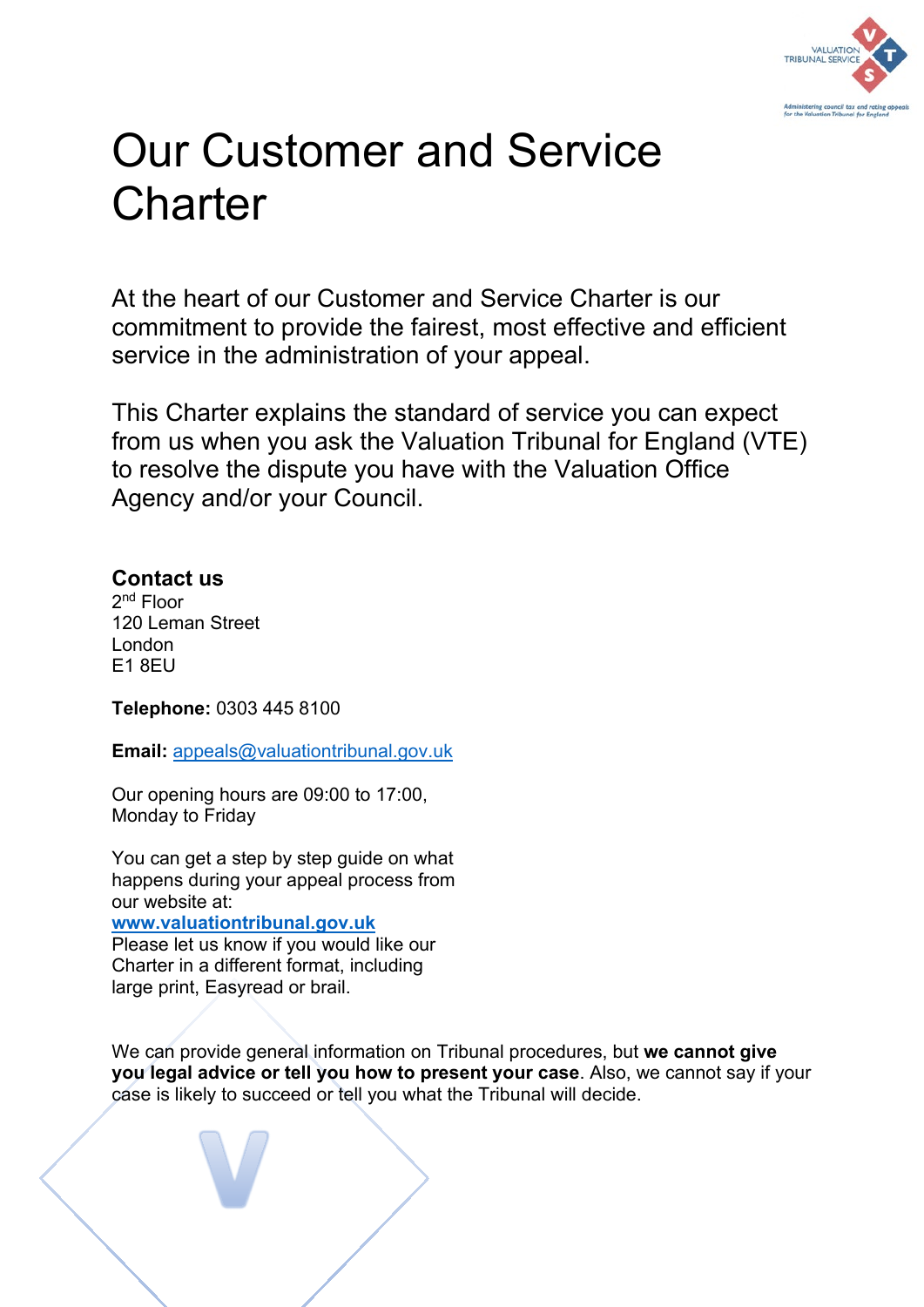### **Our commitments**

#### **Providing you with the information you need**

We will:

- Explain our role and what we can and cannot do
- Explain how we manage receipt and acknowledgement of appeals and what information we need from you
- Send you notices and direct you to guidance booklets on our website [www.valuationtribunal.gov.uk](http://www.valuationtribunal.gov.uk/) to assist you throughout your appeal journey with us
- If you are representing yourself at a hearing, we will provide you with general advice about what happens at a Tribunal hearing. (You are also welcome to attend any of our hearings to observe what happens)
- Keep you regularly updated on the progress of your appeal
- Keep under review the external venues we use for Tribunal purposes to ensure they meet Equality Act requirements.

## **Following a transparent and fair process**

We will:

- List your appeal for hearing as quickly as possible
- Contact everyone who is representing themselves in an appeal to explain the process and answer any questions
- Arrange a hearing
- Greet everyone who is involved in a case before the hearing starts and explain what will happen during the hearing
- Deal with your case as soon as possible during the hearing day, offering appointment times where we can.

#### **Giving you a good service**

We will:

- Be polite, friendly, approachable and professional
- Treat you with courtesy and respect
- Promote equality and fair treatment for all
- Conduct an online or face-to-face hearing as appropriate
- Send written Tribunal decisions out promptly (within one month of the hearing)
- Respond promptly to calls, letters, queries and emails
- Look after the information you give to us
- Use plain English in everything we send to you; where we must use a legal term, we will explain it.

 $\mathfrak{p}$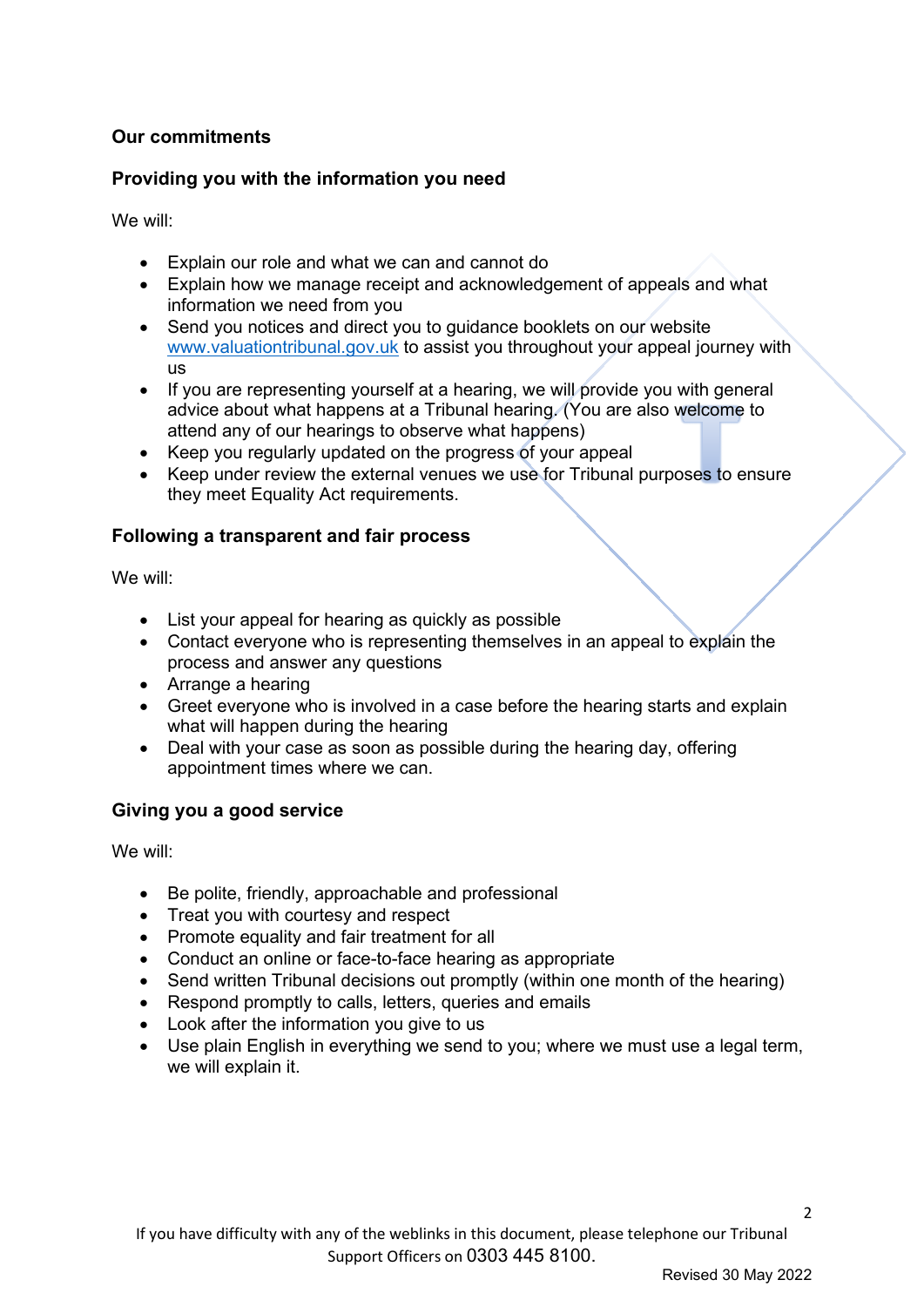## **Continually improving our service**

We will:

- Listen to your comments and suggestions and use them to improve our service https://valuationtribunal.gov.uk/contact-vts/
- Welcome any compliments about our services and our staff and use these as examples to follow https://valuationtribunal.gov.uk/contact-vts/
- Deal with queries and complaints promptly and guarantee a full investigation and a considered response.

#### **What we ask of you**

It will assist us to handle your appeal if you:

- Provide promptly the information we need so we can deal with your appeal efficiently
- Quote the appeal number that appears on our notices when you contact us
- Read the guidance we provide you with on our website and any relevant Practice Statements and Directions https://valuationtribunal.gov.uk/
- If you are attending an online hearing, please join at the specified time. If you experience problems joining the hearing, please call 0303 445 8100 so a member of staff can assist you
- Most of our hearings are now conducted remotely, however if you are travelling to attend a hearing, arrive in good time for your case. Our hearing days start at 10:00 am, but there are likely to be several cases to be heard on the day. Where possible we will give you an indicative time for your case
- Treat our staff with courtesy and respect
- Tell us if anything changes, for example your contact details or if you have settled your dispute and no longer need to appeal.

#### **Formal administrative complaints**

We are committed to providing a quality service and want to get things right, however we recognise that sometimes they do go wrong. Wherever possible we will aim to handle your concerns quickly at your first point of contact.

Please be aware that the VTS can *only* consider complaints about its staff and the processes before and after a Tribunal hearing. Further information can be found in the [VTS Complaints Policy.](https://valuationtribunal.gov.uk/about-vts/corporate-publications/)

We aim to acknowledge all formal complaints within one week and send a full reply within one month. If you are not happy with the response you can ask for the complaint to be referred to the Parliamentary & Health Service Ombudsman for investigation.

#### **Judicial complaints**

The personal conduct of the members of the Valuation Tribunal for England (VTE) is initially a matter for the President of the Tribunal and ultimately for the Lord Chancellor.

You can write to the President at: [president@valuationtribunal.gov.uk.](mailto:president@valuationtribunal.gov.uk)

If you have difficulty with any of the weblinks in this document, please telephone our Tribunal Support Officers on 0303 445 8100.

 $Pevi$  d 30 May 2022

3